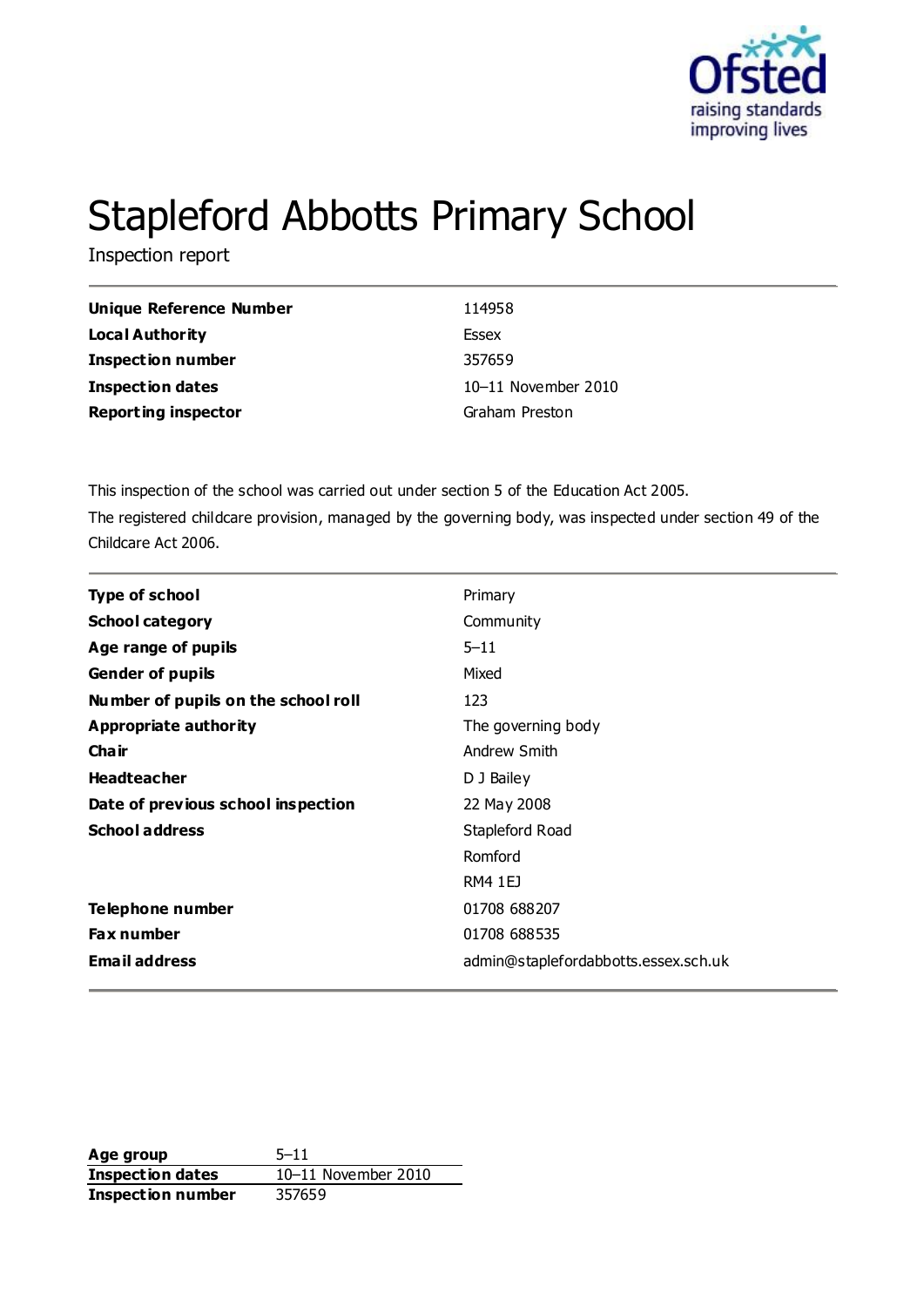**Number of children on roll in the registered childcare provision Date of last inspection of registered childcare provision**

Not previously inspected

Age group 5–11 **Inspection dates** 10–11 November 2010<br>**Inspection number** 357659 **Inspection number**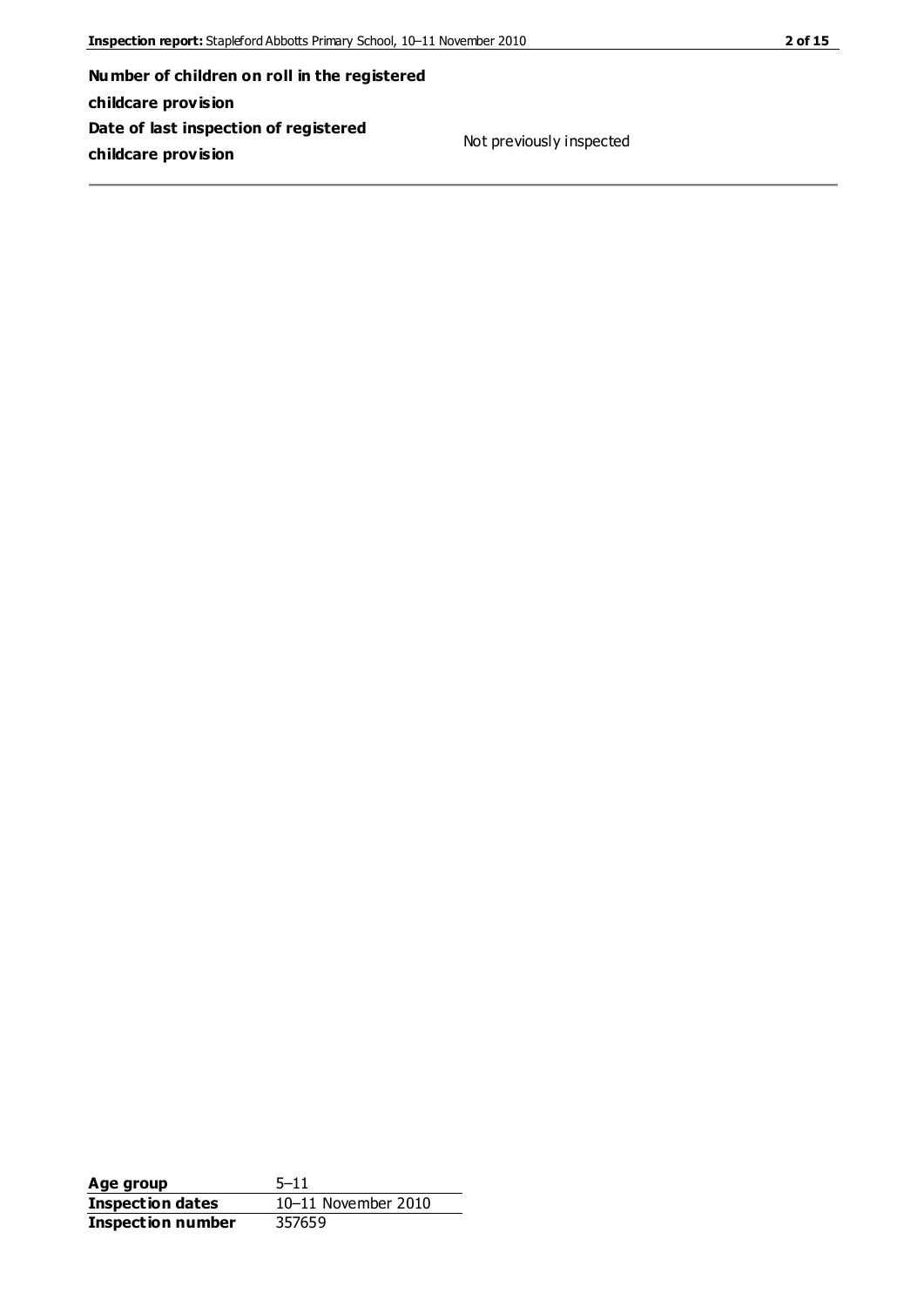The Office for Standards in Education, Children's Services and Skills (Ofsted) regulates and inspects to achieve excellence in the care of children and young people, and in education and skills for learners of all ages. It regulates and inspects childcare and children's social care, and inspects the Children and Family Court Advisory Support Service (Cafcass), schools, colleges, initial teacher training, work-based learning and skills training, adult and community learning, and education and training in prisons and other secure establishments. It assesses council children's services, and inspects services for looked after children, safeguarding and child protection.

Further copies of this report are obtainable from the school. Under the Education Act 2005, the school must provide a copy of this report free of charge to certain categories of people. A charge not exceeding the full cost of reproduction may be made for any other copies supplied.

If you would like a copy of this document in a different format, such as large print or Braille, please telephone 0300 1234 234, or email **[enquiries@ofsted.gov.uk](mailto:enquiries@ofsted.gov.uk)**.

You may copy all or parts of this document for non-commercial educational purposes, as long as you give details of the source and date of publication and do not alter the documentation in any way.

To receive regular email alerts about new publications, including survey reports and school inspection reports, please visit our website and go to 'Subscribe'.

Royal Exchange Buildings St Ann's Square Manchester M2 7LA T: 0300 1234 234 Textphone: 0161 618 8524 E: **[enquiries@ofsted.gov.uk](mailto:enquiries@ofsted.gov.uk)**

W: **[www.ofsted.gov.uk](http://www.ofsted.gov.uk/)**

© Crown copyright 2010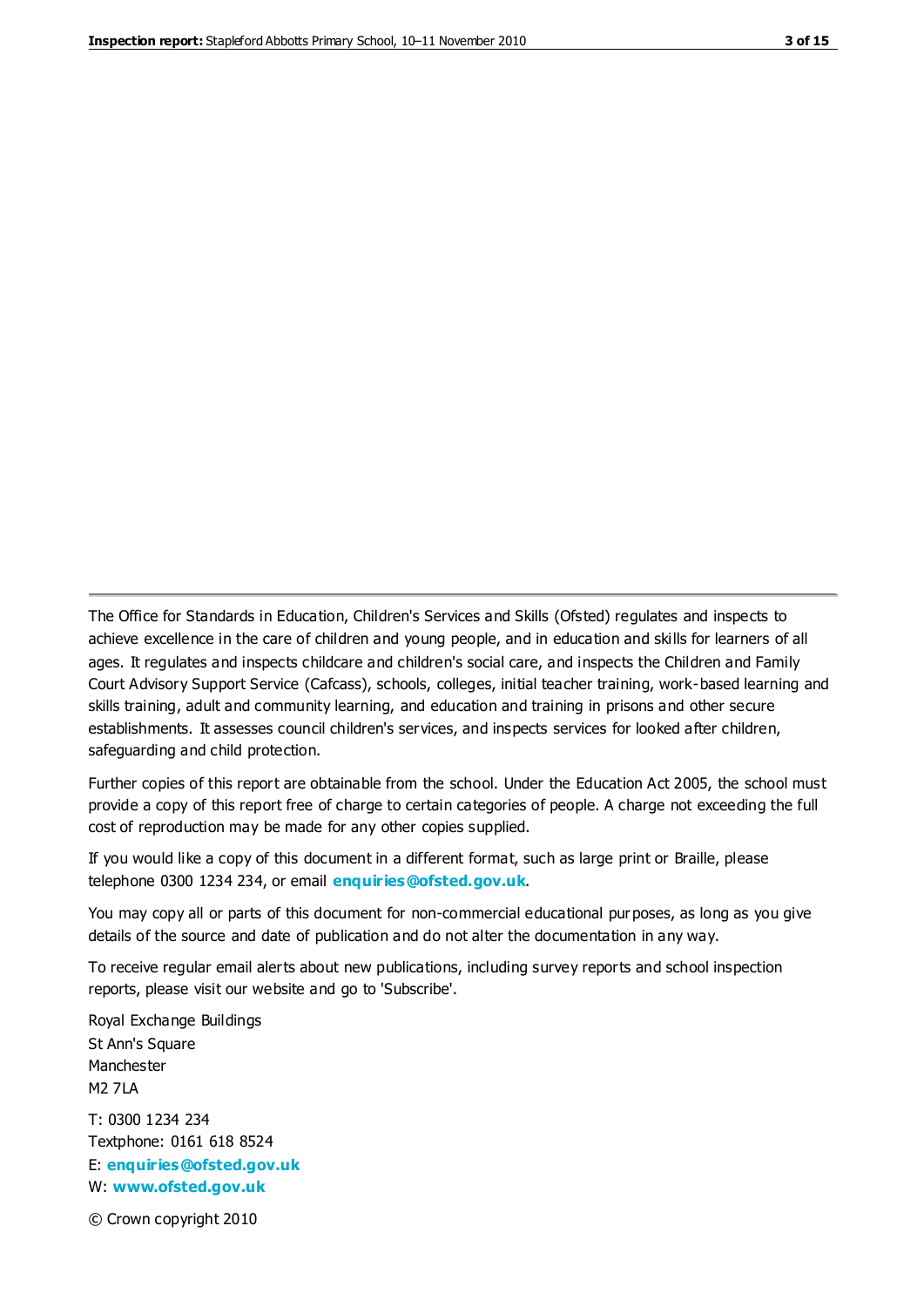# **Introduction**

This inspection was carried out by two additional inspectors. They observed six teachers in eleven lessons. Meetings were held with governors, groups of pupils and staff. Different aspects of the school's work were observed and documentation scrutinised, including that relating to safeguarding practices, the school's self-evaluation and development planning, as well as 56 returned questionnaires from parents and carers.

The inspection team reviewed many aspects of the school's work. It looked in detail at the following.

- Does the Early Years Foundation Stage provide an effective preparation for pupils starting in Year 1?
- $\blacksquare$  Does the evidence support the school's view that the great majority of pupils make satisfactory or better progress, particularly boys and those pupils with special educational needs and/or disabilities?
- $\blacksquare$  Is teaching at least satisfactory and increasingly good aided by a focus on writing and mathematics, an improving curriculum and more rigorous tracking and target setting?
- What are the main strengths of the school's care, guidance and support that promote pupils' good behaviour and personal development and enable the school to provide effectively for the different needs of its intake?
- $\blacksquare$  How effective have the senior leadership and governors been in promoting school improvement?

# **Information about the school**

Stapleford Abbotts is a smaller than average rural primary school that draws its pupils widely from the local Essex area and nearby London boroughs. The great majority of its pupils are of White British heritage and while there is a small and increasing proportion with other ethnic and cultural backgrounds, very few speak English as an additional language. The school has a higher than average proportion of pupils with special educational needs and/or disabilities. The school recently assumed responsibility for the previously privately run pre-school. The school has gained National Healthy School Status and has twice won the East of England 'Making ICT Work' competition.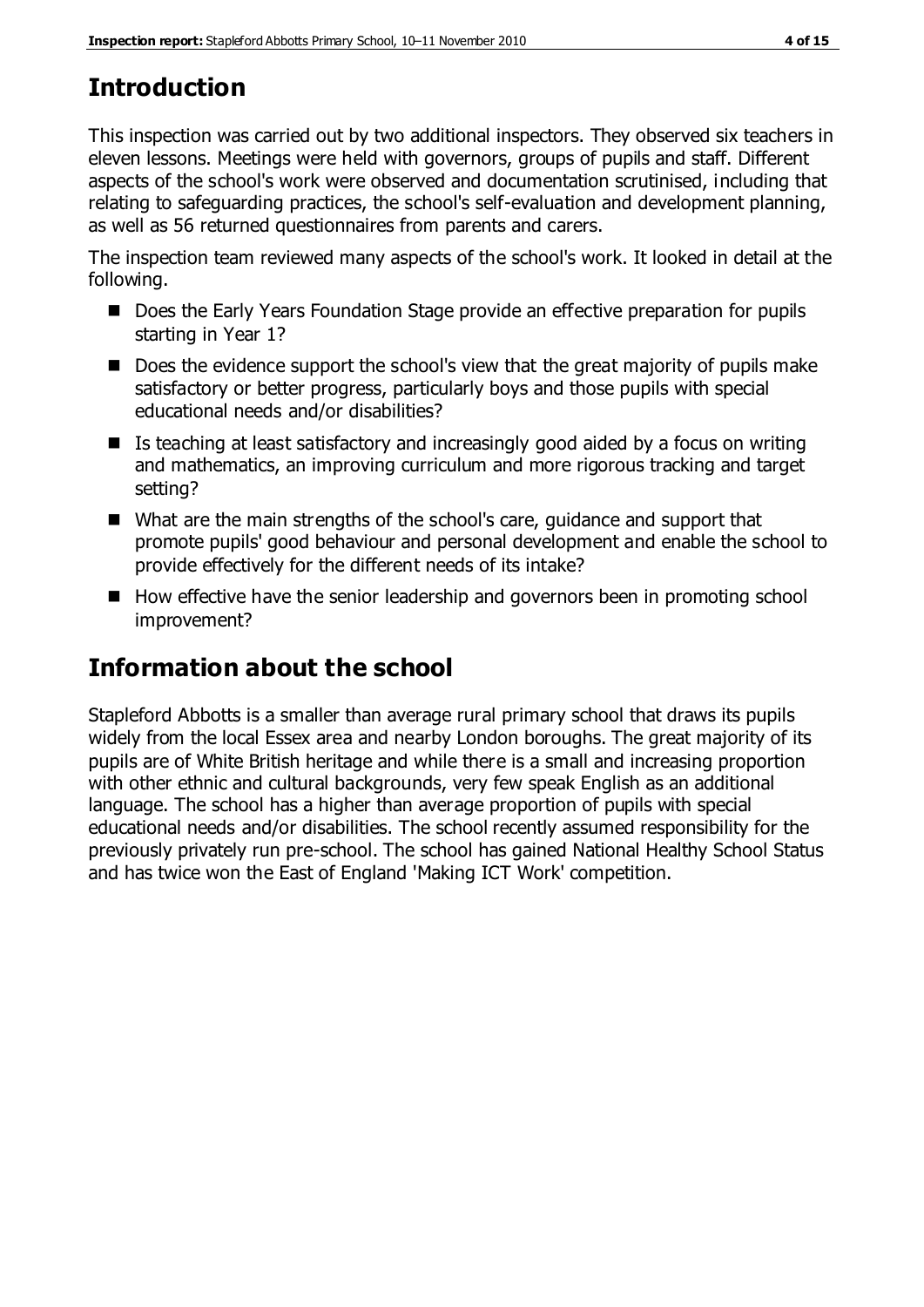**Inspection grades: 1 is outstanding, 2 is good, 3 is satisfactory, and 4 is inadequate** Please turn to the glossary for a description of the grades and inspection terms

# **Inspection judgements**

| Overall effectiveness: how good is the school?  |  |
|-------------------------------------------------|--|
| The school's capacity for sustained improvement |  |

#### **Main findings**

Stapleford Abbotts is a satisfactory and improving school. Its popularity is reflected in its steadily increasing size with two thirds of its pupils coming from outside its catchment area. The considerable building work, while enhancing school facilities, slowed efforts to improve standards and provision but these difficulties are now resolved.

The great majority of pupils make expected progress in reading, writing and mathematics to reach national average standards by the time they leave Year 6. Pupils with special educational needs and/or disabilities benefit from learning support to achieve as well as others. Pupils' progress in reading and writing has steadily improved in the last few years as a result of an effective literacy scheme. Progress in mathematics has been more variable and is being addressed through a mathematics development programme.

All pupils feel safe in school reflecting the good safeguarding procedures. Pupils treat each other with respect and are very positive about the friends they have made. They behave well in class and around the school and take an active part in school affairs through their school council and involvement in the local church and village community. Many pupils are thoughtful and articulate and readily take on responsibility. They are active in supporting and promoting various issues such as healthy lifestyles and safety. Pupils clearly like coming to school though the readiness of some parents and carers to take children out of school during term time inhibits the school's concerted efforts to achieve above average attendance rates.

The school benefits from a team of experienced and knowledgeable teachers and support staff who collaborate effectively and ensure teaching is at least satisfactory and often good. Lessons are lively and interesting with good use of information and communication technology (ICT) but whole class work is not always sufficiently challenging for the more able. Much good work has been done in both English and mathematics to provide pupils with individual learning targets in their books. However, the use of these in marking work is not yet sufficiently well linked to National Curriculum levels so pupils are not always sure of their progress and what they need to do to improve. The curriculum has a number of strengths, notably in the development of literacy and ICT. The school's lack of development of community cohesion has slowed the development of pupils' appreciation of the wider British and global community. Care, guidance and support are strengths of the school both in sustaining an inclusive school environment and successfully supporting vulnerable pupils and others with specific learning needs.

The headteacher has overseen the expansion of the school and his personal style has been significant in establishing a caring and supportive school. There is a shared commitment by all staff to school improvement reflected in effective tracking of pupils' progress and the introduction of different strategies to improve it. The school recognises that it does not accurately assess children's knowledge and skills when they enter Year 1.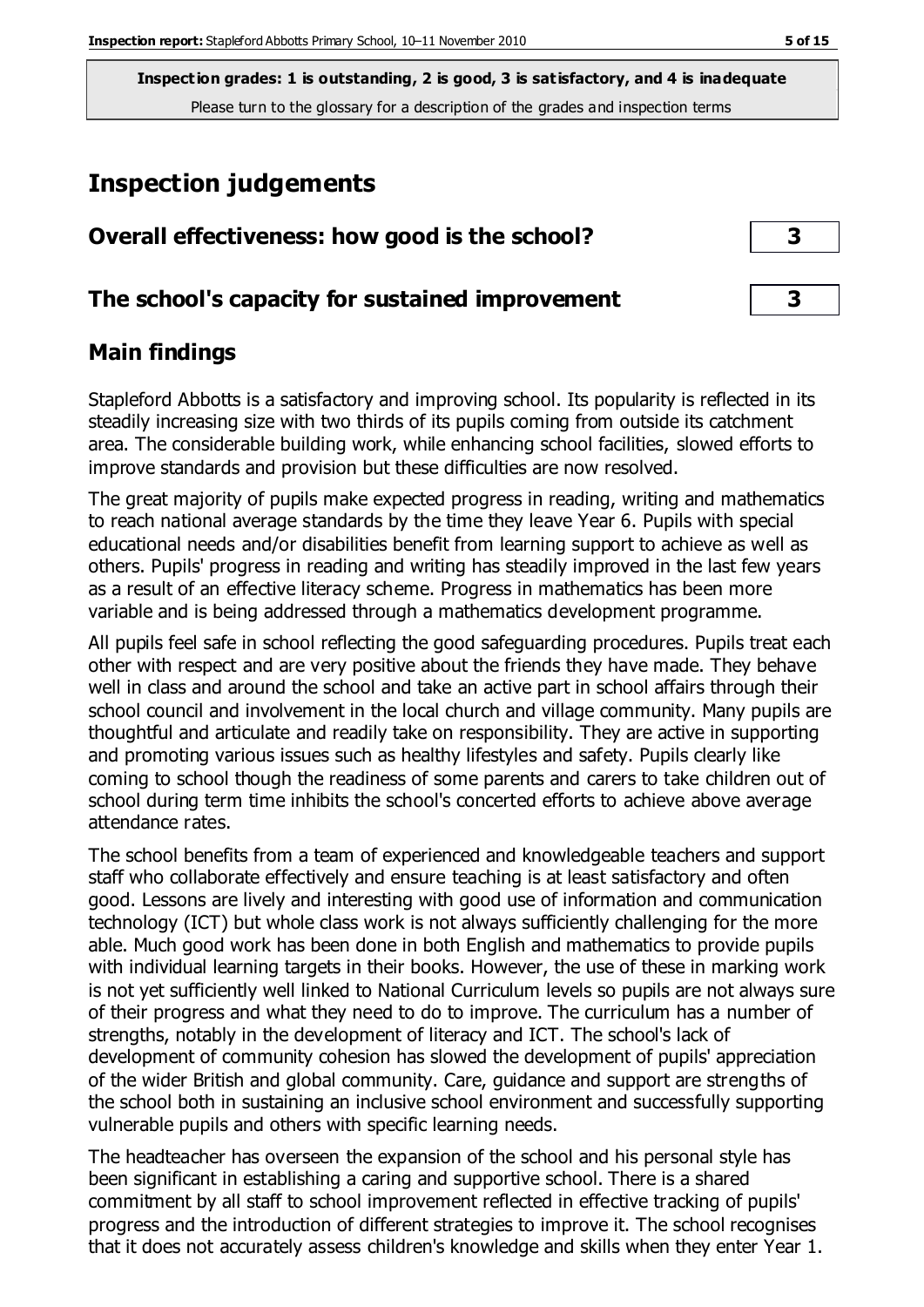**Inspection grades: 1 is outstanding, 2 is good, 3 is satisfactory, and 4 is inadequate** Please turn to the glossary for a description of the grades and inspection terms

The school is accurate in its evaluation of its strengths and weaknesses, although senior and middle leaders have yet to fully develop their skills in evaluating the quality of pupils' learning. The governing body is playing a more active role in the strategic development of the school. Governors are attached to different areas and regularly monitor provision. The commitment and work of the headteacher, governing body and staff have resulted in a steady rise in outcomes and the school is well placed to build on these improvements.

#### **What does the school need to do to improve further?**

- **IMPROVE pupils' progress by:** 
	- providing more varied challenge that meets the needs of all, including the more able, when introducing and developing new knowledge and skills
	- explicitly linking pupils' learning targets to National Curriculum levels used in the school's tracking so that pupils have clearer goals for improvement.
- Fully implement the school's strategy for community cohesion by:
	- Providing, within the currently developing curriculum, more opportunities for pupils to understand and appreciate the wider British society
	- developing links with schools and agencies in other areas in Britain and elsewhere.
- Develop senior and middle leadership expertise by:
	- $-$  training and involvement in the evaluation of teaching and learning
	- developing assessment skills, particularly in order to establish accurate baseline judgements in Year 1.
- Up to 40% of the schools whose overall effectiveness is judged to be satisfactory may receive a monitoring visit by an Ofsted inspector before their next section 5 inspection.

#### **Outcomes for individuals and groups of pupils 3**

Pupils enter Year 1 with broadly average knowledge and skills. Progress in the next two years is in line with expectations for reading and writing though fewer pupils reach the higher standards in mathematics. Progress continues to be satisfactory and by the end of Year 6 most pupils reach the national average. There is some fluctuation in results so that while progress in reading and writing in 2010 was at least satisfactory and often good, progress for girls in mathematics fell significantly. The school mathematics strategy is addressing this with some success. In a Year 5/6 mathematics lesson girls, in particular, showed considerable aptitude in working with imperial and metric measures and accurately measuring perimeters and areas of different shapes and were on target to reach the higher Level 5. At the same time a small group of less confident pupils, including some with special educational needs and/or disabilities, benefited from carefully targeted learning support enabling them to make good progress in reaching Level 3.

Pupils like school and behave well. They get on well with each other and their teachers and readily take on responsibility. They fully subscribe to healthy lifestyles with the great majority eating the healthy school meals and participating actively and successfully in the different sports. The school council meets regularly with governors and is actively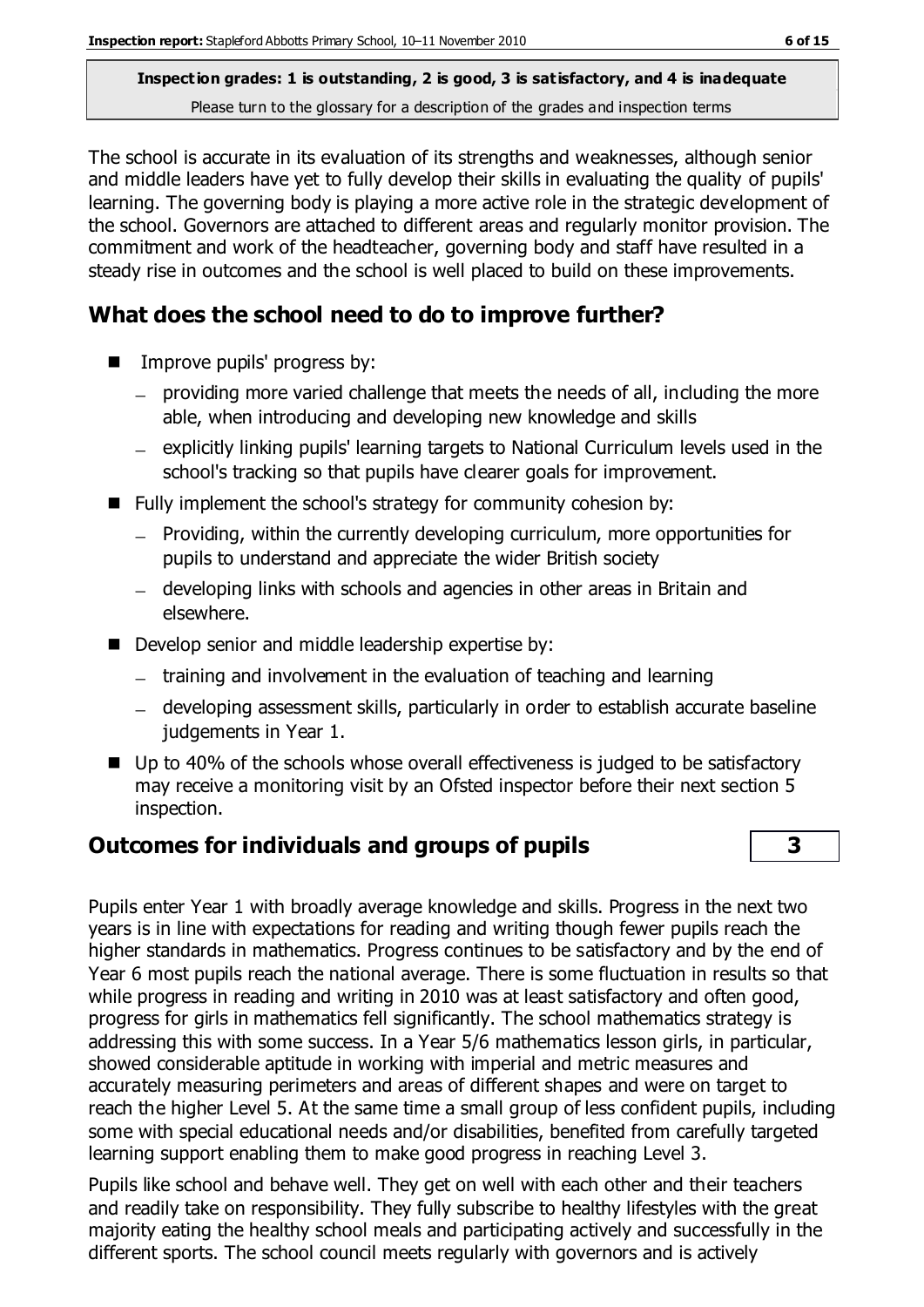Please turn to the glossary for a description of the grades and inspection terms

campaigning for traffic-calming measures and speed restrictions outside the school on what is a busy country road. Pupils demonstrate a good spiritual awareness, evident in an assembly on Remembrance Day and have good moral and social skills although cultural awareness is less developed.

These are the grades for pupils' outcomes

| Pupils' achievement and the extent to which they enjoy their learning                                                     | 3              |
|---------------------------------------------------------------------------------------------------------------------------|----------------|
| Taking into account:<br>Pupils' attainment <sup>1</sup>                                                                   | 3              |
| The quality of pupils' learning and their progress                                                                        | 3              |
| The quality of learning for pupils with special educational needs and/or disabilities<br>and their progress               | 3              |
| The extent to which pupils feel safe                                                                                      | $\overline{2}$ |
| Pupils' behaviour                                                                                                         | 2              |
| The extent to which pupils adopt healthy lifestyles                                                                       | $\overline{2}$ |
| The extent to which pupils contribute to the school and wider community                                                   | $\overline{2}$ |
| The extent to which pupils develop workplace and other skills that will contribute to<br>their future economic well-being | 3              |
| Taking into account:<br>Pupils' attendance <sup>1</sup>                                                                   |                |
| The extent of pupils' spiritual, moral, social and cultural development                                                   | 2              |

<sup>1</sup> The grades for attainment and attendance are: 1 is high; 2 is above average; 3 is broadly average; and 4 is low

#### **How effective is the provision?**

Teachers and support staff work closely as a team illustrated by the school's approach to teaching early reading skills in the Reception class and Years 1 and 2 where pupils are placed in mixed age groups according to their development. Staff relationships with pupils are positive and lessons are interesting and purposeful. Although whole class work is not sufficiently challenging for all, the follow on group work is usually well planned and varied to meet different pupils' needs. The best practice is beginning to have a positive impact, particularly in English where increasing numbers are making better than expected progress. The literacy programme is proving successful in raising standards and the school has also introduced an appropriate mathematics strategy to improve pupils' numeracy. Current work is going on to develop a curriculum that provides more interest and challenge. The school has a good reputation with parents, carers and the surrounding local authorities for its work with vulnerable children. This is helped by a headteacher who chooses to be directly responsible for pupils with special educational needs and/or disabilities and is actively involved in their support. Now that the school manages the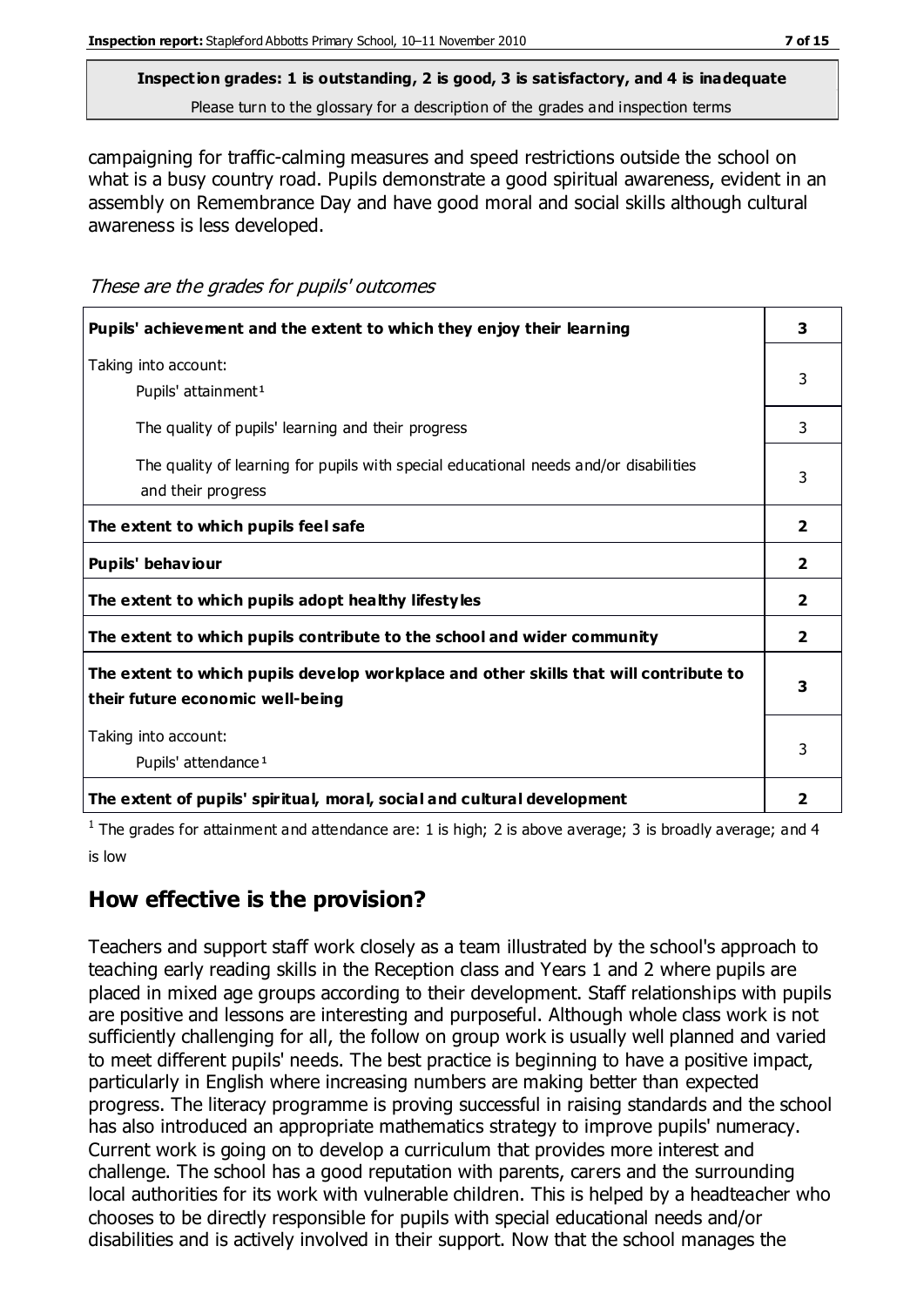Please turn to the glossary for a description of the grades and inspection terms

adjoining pre-school, work is in hand to better prepare children for entry to Reception. The school also has well developed sports and curriculum links with a number of local schools to help prepare Year 6 pupils for their move into secondary education.

These are the grades for the quality of provision

| The quality of teaching                                                                                    |   |
|------------------------------------------------------------------------------------------------------------|---|
| Taking into account:<br>The use of assessment to support learning                                          | 3 |
| The extent to which the curriculum meets pupils' needs, including, where relevant,<br>through partnerships | З |
| The effectiveness of care, guidance and support                                                            |   |

#### **How effective are leadership and management?**

The headteacher, staff and governing body worked together to maintain the working of the school during considerable building work and are now focused on improving the quality of provision and pupils' progress. Safeguarding is good with the secure school site monitored by closed circuit television. The governing body has made a concerted effort to be more closely involved in monitoring and supporting pupils' learning in the different years with most governors undergoing training in school strategic planning. Good procedures are well used to track and monitor the progress of groups and individuals and target additional support and ensure all groups of pupils achieve appropriately The use of more structured writing opportunities and engaging content is helping to better involve boys and narrow the gap in the quality of boys' and girls' writing. The school engages well with parents and carers, providing daily opportunities to meet staff at the end of the day, regular reviews of pupils' progress and effective use of ICT to maintain contact. Parents and carers are positive about the school, reflected in the number of parents and carers applying to be governors and the large and increasing proportion of pupils entering the school from outside the area. Given the school draws its pupils from three or more local authorities, it maintains close working relationships with the different social agencies in each authority reflected in the good support for the needs of all its pupils. Given the school's rural location it has been successful in developing strong links with local groups in including the church and local parish. The school has audited its provision for community cohesion and made some improvements to its curriculum, but it has been slow in developing wider links to help pupils better appreciate the wider British society.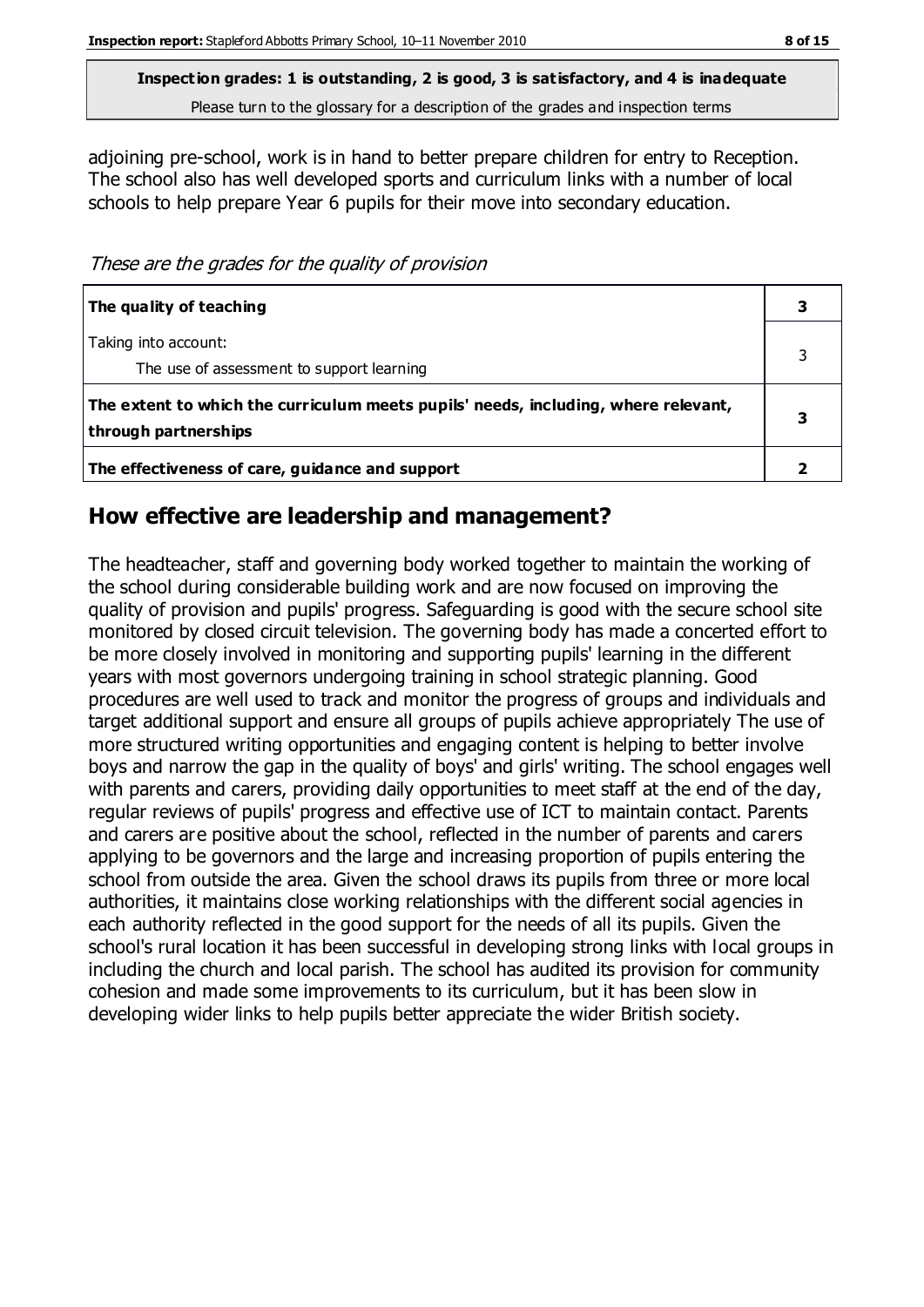Please turn to the glossary for a description of the grades and inspection terms

These are the grades for leadership and management

| The effectiveness of leadership and management in embedding ambition and driving<br><b>improvement</b>                                                           |                         |
|------------------------------------------------------------------------------------------------------------------------------------------------------------------|-------------------------|
| Taking into account:<br>The leadership and management of teaching and learning                                                                                   | 3                       |
| The effectiveness of the governing body in challenging and supporting the<br>school so that weaknesses are tackled decisively and statutory responsibilities met | 3                       |
| The effectiveness of the school's engagement with parents and carers                                                                                             | 2                       |
| The effectiveness of partnerships in promoting learning and well-being                                                                                           | $\overline{2}$          |
| The effectiveness with which the school promotes equality of opportunity and tackles<br><b>discrimination</b>                                                    | $\overline{\mathbf{2}}$ |
| The effectiveness of safeguarding procedures                                                                                                                     | $\overline{\mathbf{2}}$ |
| The effectiveness with which the school promotes community cohesion                                                                                              | 3                       |
| The effectiveness with which the school deploys resources to achieve value for money                                                                             | 3                       |

#### **Early Years Foundation Stage**

Children start in the Reception class with general communication skills below age-related expectations. Almost all pupils come from the adjoining pre-school. Progress in the Reception class is good, especially in communication, language and literacy. Both progress and outcomes are also strong in personal and social education because of the school's focus on developing relationships and getting children to take on responsibility for small tasks and routines. Children behave well and understand the importance of health, safety and hygiene. Most children are inquisitive, active learners and enjoy being in school. Those with special educational needs and/or disabilities are fully included in activities, well supported by skilled support staff so they make good progress.

Adults are well deployed and the learning areas are well equipped and attractive. Careful attention is given to planning provision based on observation and assessment of children's progress. For example, a more able Reception child was placed in a higher literacy group alongside Year 1 and 2 pupils.

The Early Years Foundation Stage leader provides a strong lead in developing the learning and resources with positive effect. Assessment practice has improved and is considerably more realistic with more carefully planned opportunities for children to develop other areas of learning including knowledge of the world. Now that the school has responsibility for the pre-school, the leader spends some of her time there and works directly with the staff to improve the learning opportunities including those for literacy.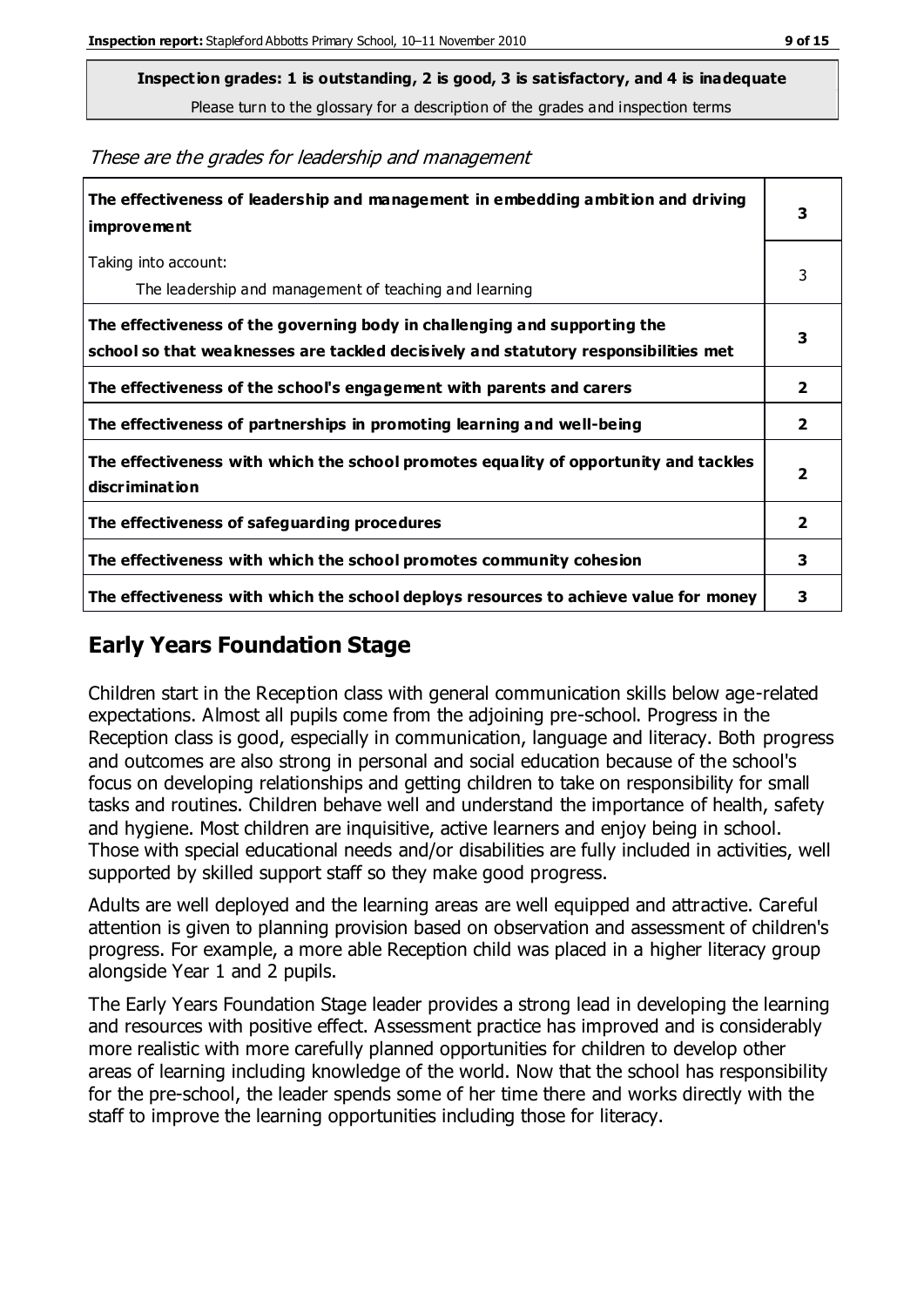Please turn to the glossary for a description of the grades and inspection terms

These are the grades for the Early Years Foundation Stage

| Overall effectiveness of the Early Years Foundation Stage                             |  |
|---------------------------------------------------------------------------------------|--|
| Taking into account:<br>Outcomes for children in the Early Years Foundation Stage     |  |
| The quality of provision in the Early Years Foundation Stage                          |  |
| The effectiveness of leadership and management of the Early Years Foundation<br>Stage |  |

#### **Views of parents and carers**

Parents and carers are generally very positive about the school with few issues. A small number have concerns about behaviour management and others are a little less positive about being kept informed about their child's progress and other matters. The inspectors found behaviour to be consistently good. Pupils are understanding and supportive of the very few pupils with personal and social issues who occasionally require prompt, extra support. With regard to keeping parents and carers informed, the school uses various effective means such as 'parentmail', especially given the widely dispersed intake. However, inspectors feel that this could be helped if the school more regularly makes explicit pupils' progress against National Curriculum standards.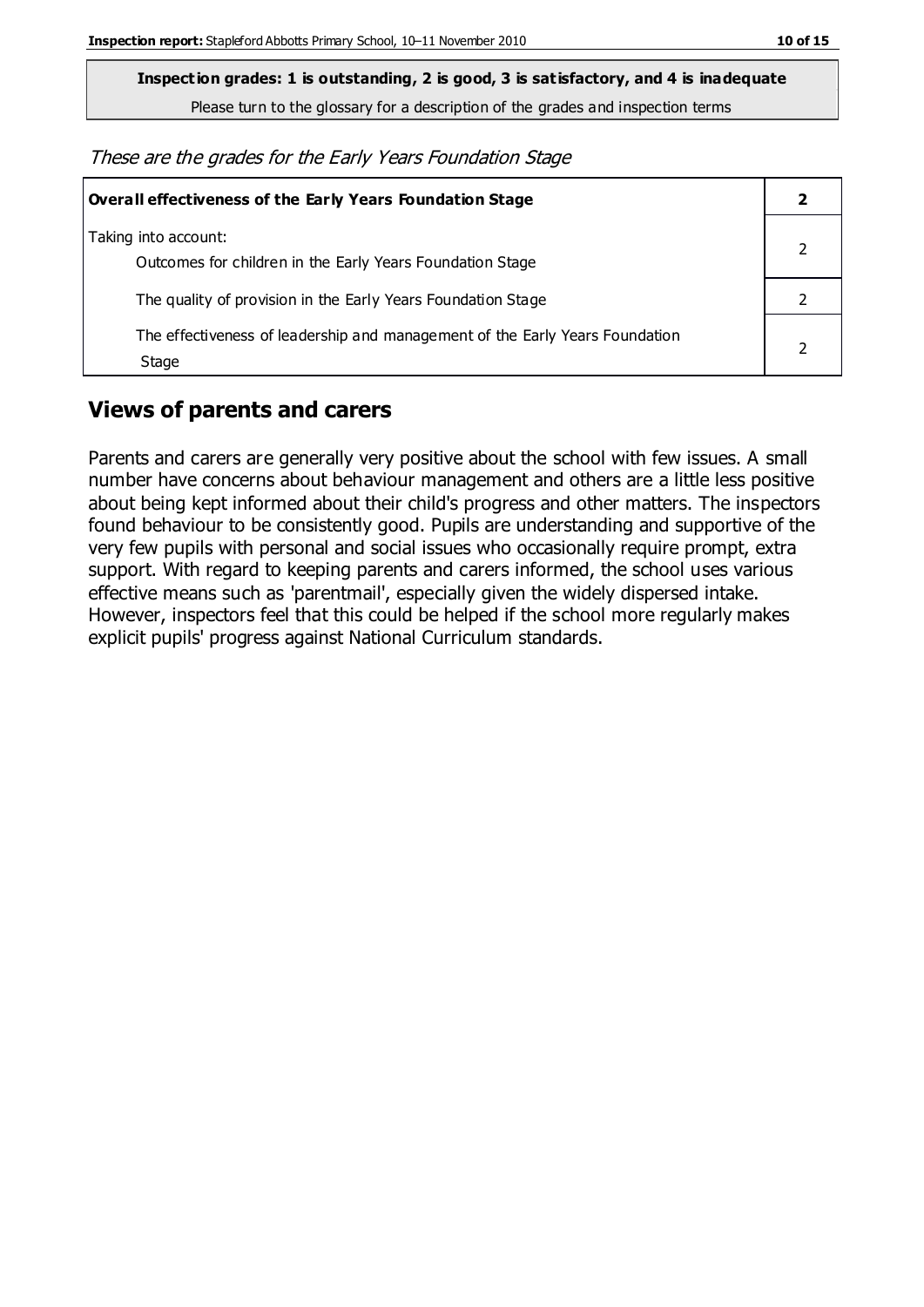#### **Responses from parents and carers to Ofsted's questionnaire**

Ofsted invited all the registered parents and carers of pupils registered at Stapleford Abbotts Primary School to complete a questionnaire about their views of the school.

In the questionnaire, parents and carers were asked to record how strongly they agreed with 13 statements about the school. The inspection team received 56 completed questionnaires by the end of the on-site inspection. In total, there are 123 pupils registered at the school.

| <b>Statements</b>                                                                                                                                                                                                                                       | <b>Strongly</b><br>agree |               | Agree        |               | <b>Disagree</b> |                | <b>Strongly</b><br>disagree |               |
|---------------------------------------------------------------------------------------------------------------------------------------------------------------------------------------------------------------------------------------------------------|--------------------------|---------------|--------------|---------------|-----------------|----------------|-----------------------------|---------------|
|                                                                                                                                                                                                                                                         | <b>Total</b>             | $\frac{0}{0}$ | <b>Total</b> | $\frac{0}{0}$ | <b>Total</b>    | $\frac{0}{0}$  | <b>Total</b>                | $\frac{1}{2}$ |
| My child enjoys school                                                                                                                                                                                                                                  | 40                       | 71            | 16           | 29            | 0               | 0              | $\mathbf 0$                 | $\mathbf 0$   |
| The school keeps my child<br>safe                                                                                                                                                                                                                       | 36                       | 64            | 20           | 36            | 0               | 0              | $\mathbf 0$                 | $\mathbf 0$   |
| My school informs me about<br>my child's progress                                                                                                                                                                                                       | 18                       | 32            | 35           | 63            | $\overline{2}$  | 4              | $\mathbf 0$                 | $\mathbf 0$   |
| My child is making enough<br>progress at this school                                                                                                                                                                                                    | 25                       | 45            | 28           | 50            | $\overline{2}$  | $\overline{4}$ | $\mathbf 0$                 | $\mathbf 0$   |
| The teaching is good at this<br>school                                                                                                                                                                                                                  | 29                       | 52            | 27           | 48            | 0               | 0              | $\mathbf 0$                 | $\mathbf 0$   |
| The school helps me to<br>support my child's learning                                                                                                                                                                                                   | 20                       | 36            | 35           | 63            | $\mathbf{1}$    | $\overline{2}$ | $\mathbf 0$                 | $\mathbf 0$   |
| The school helps my child to<br>have a healthy lifestyle                                                                                                                                                                                                | 25                       | 45            | 31           | 55            | 0               | $\mathbf 0$    | $\mathbf 0$                 | $\mathbf 0$   |
| The school makes sure that<br>my child is well prepared for<br>the future (for example<br>changing year group,<br>changing school, and for<br>children who are finishing<br>school, entering further or<br>higher education, or entering<br>employment) | 20                       | 36            | 33           | 59            | $\mathbf 0$     | $\mathbf{0}$   | $\mathbf 0$                 | $\mathbf 0$   |
| The school meets my child's<br>particular needs                                                                                                                                                                                                         | 23                       | 41            | 31           | 55            | $\overline{2}$  | 4              | $\mathbf 0$                 | $\mathbf 0$   |
| The school deals effectively<br>with unacceptable behaviour                                                                                                                                                                                             | 17                       | 30            | 33           | 59            | 3               | 5              | 0                           | $\mathbf 0$   |
| The school takes account of<br>my suggestions and concerns                                                                                                                                                                                              | 11                       | 20            | 40           | 71            | $\overline{2}$  | 4              | 0                           | 0             |
| The school is led and<br>managed effectively                                                                                                                                                                                                            | 24                       | 43            | 29           | 52            | $\overline{2}$  | $\overline{4}$ | $\mathbf 0$                 | $\mathbf 0$   |
| Overall, I am happy with my<br>child's experience at this<br>school                                                                                                                                                                                     | 32                       | 57            | 24           | 43            | $\pmb{0}$       | $\pmb{0}$      | $\mathbf 0$                 | $\mathbf 0$   |

The table above summarises the responses that parents and carers made to each statement. The percentages indicate the proportion of parents and carers giving that response out of the total number of completed questionnaires. Where one or more parents and carers chose not to answer a particular question, the percentages will not add up to 100%.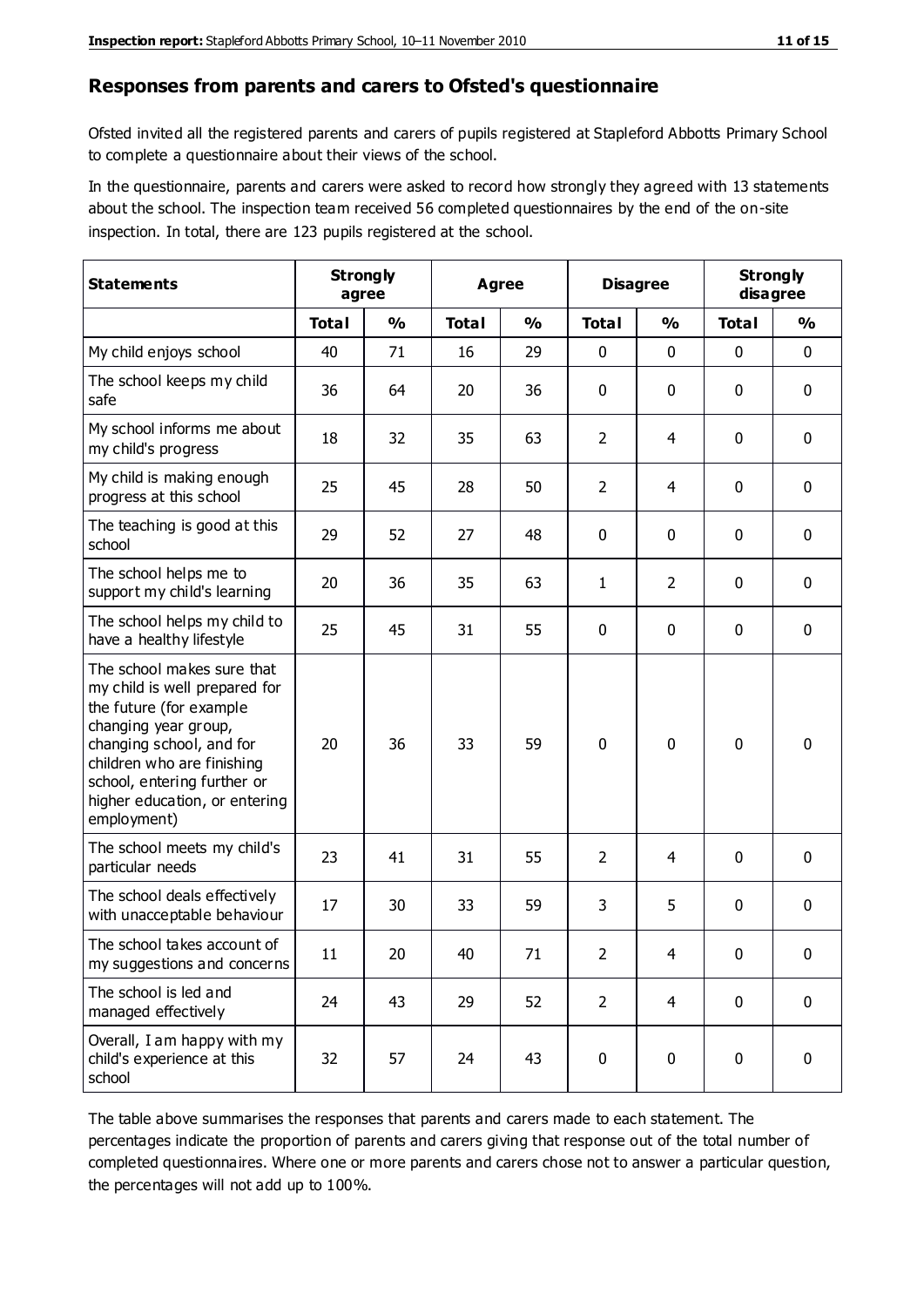# **Glossary**

| Grade   | <b>Judgement</b> | <b>Description</b>                                                                                                                                                                                                            |
|---------|------------------|-------------------------------------------------------------------------------------------------------------------------------------------------------------------------------------------------------------------------------|
| Grade 1 | Outstanding      | These features are highly effective. An outstanding school<br>provides exceptionally well for all its pupils' needs.                                                                                                          |
| Grade 2 | Good             | These are very positive features of a school. A school that<br>is good is serving its pupils well.                                                                                                                            |
| Grade 3 | Satisfactory     | These features are of reasonable quality. A satisfactory<br>school is providing adequately for its pupils.                                                                                                                    |
| Grade 4 | Inadequate       | These features are not of an acceptable standard. An<br>inadequate school needs to make significant improvement<br>in order to meet the needs of its pupils. Ofsted inspectors<br>will make further visits until it improves. |

#### **What inspection judgements mean**

#### **Overall effectiveness of schools**

|                       | Overall effectiveness judgement (percentage of schools) |      |                     |                   |
|-----------------------|---------------------------------------------------------|------|---------------------|-------------------|
| <b>Type of school</b> | <b>Outstanding</b>                                      | Good | <b>Satisfactory</b> | <b>Inadequate</b> |
| Nursery schools       | 58                                                      | 36   | 4                   | 2                 |
| Primary schools       | 8                                                       | 43   | 40                  | 9                 |
| Secondary schools     | 10                                                      | 35   | 42                  | 13                |
| Sixth forms           | 13                                                      | 39   | 45                  | 3                 |
| Special schools       | 33                                                      | 42   | 20                  | 4                 |
| Pupil referral units  | 18                                                      | 40   | 29                  | 12                |
| All schools           | 11                                                      | 42   | 38                  | 9                 |

New school inspection arrangements were introduced on 1 September 2009. This means that inspectors now make some additional judgements that were not made previously.

The data in the table above are for the period 1 September 2009 to 31 March 2010 and are the most recently published data available (see **[www.ofsted.gov.uk](http://www.ofsted.gov.uk/)**). Please note that the sample of schools inspected during the autumn and spring terms 2009/10 was not representative of all schools nationally, as weaker schools are inspected more frequently than good or outstanding schools.

Percentages are rounded and do not always add exactly to 100. Secondary school figures include those that have sixth forms, and sixth form figures include only the data specifically for sixth form inspection judgements.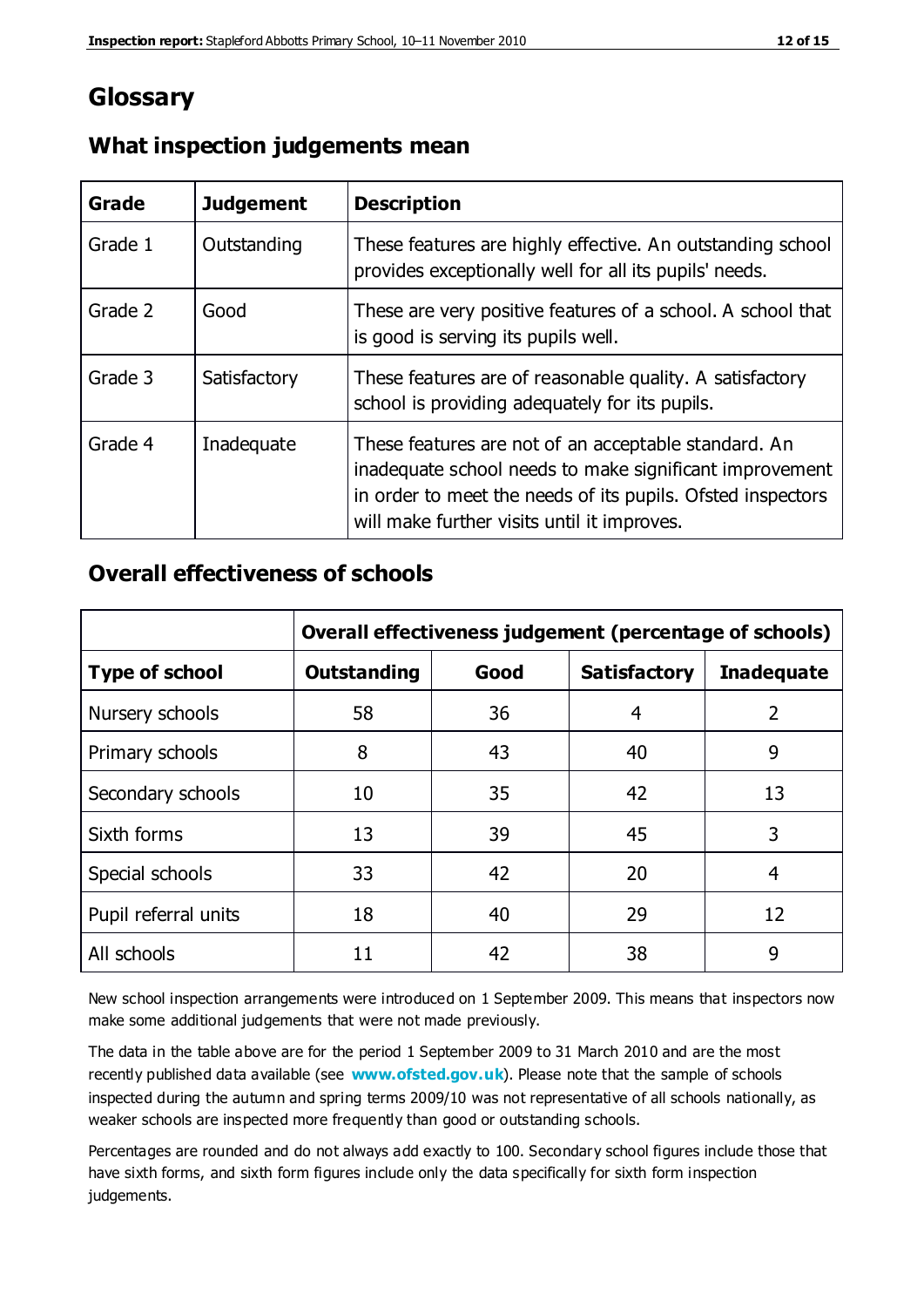# **Common terminology used by inspectors**

| Achievement:               | the progress and success of a pupil in their learning,<br>development or training.                                                                                                                                                          |  |
|----------------------------|---------------------------------------------------------------------------------------------------------------------------------------------------------------------------------------------------------------------------------------------|--|
| Attainment:                | the standard of the pupils' work shown by test and<br>examination results and in lessons.                                                                                                                                                   |  |
| Capacity to improve:       | the proven ability of the school to continue<br>improving. Inspectors base this judgement on what<br>the school has accomplished so far and on the quality<br>of its systems to maintain improvement.                                       |  |
| Leadership and management: | the contribution of all the staff with responsibilities,<br>not just the headteacher, to identifying priorities,<br>directing and motivating staff and running the school.                                                                  |  |
| Learning:                  | how well pupils acquire knowledge, develop their<br>understanding, learn and practise skills and are<br>developing their competence as learners.                                                                                            |  |
| Overall effectiveness:     | inspectors form a judgement on a school's overall<br>effectiveness based on the findings from their<br>inspection of the school. The following judgements,<br>in particular, influence what the overall effectiveness<br>judgement will be. |  |
|                            | The school's capacity for sustained<br>improvement.                                                                                                                                                                                         |  |
|                            | Outcomes for individuals and groups of pupils.                                                                                                                                                                                              |  |
|                            | The quality of teaching.                                                                                                                                                                                                                    |  |
|                            | The extent to which the curriculum meets<br>pupils' needs, including, where relevant,<br>through partnerships.                                                                                                                              |  |
|                            | The effectiveness of care, guidance and<br>support.                                                                                                                                                                                         |  |
| Progress:                  | the rate at which pupils are learning in lessons and<br>over longer periods of time. It is often measured by<br>comparing the pupils' attainment at the end of a key                                                                        |  |

stage with their attainment when they started.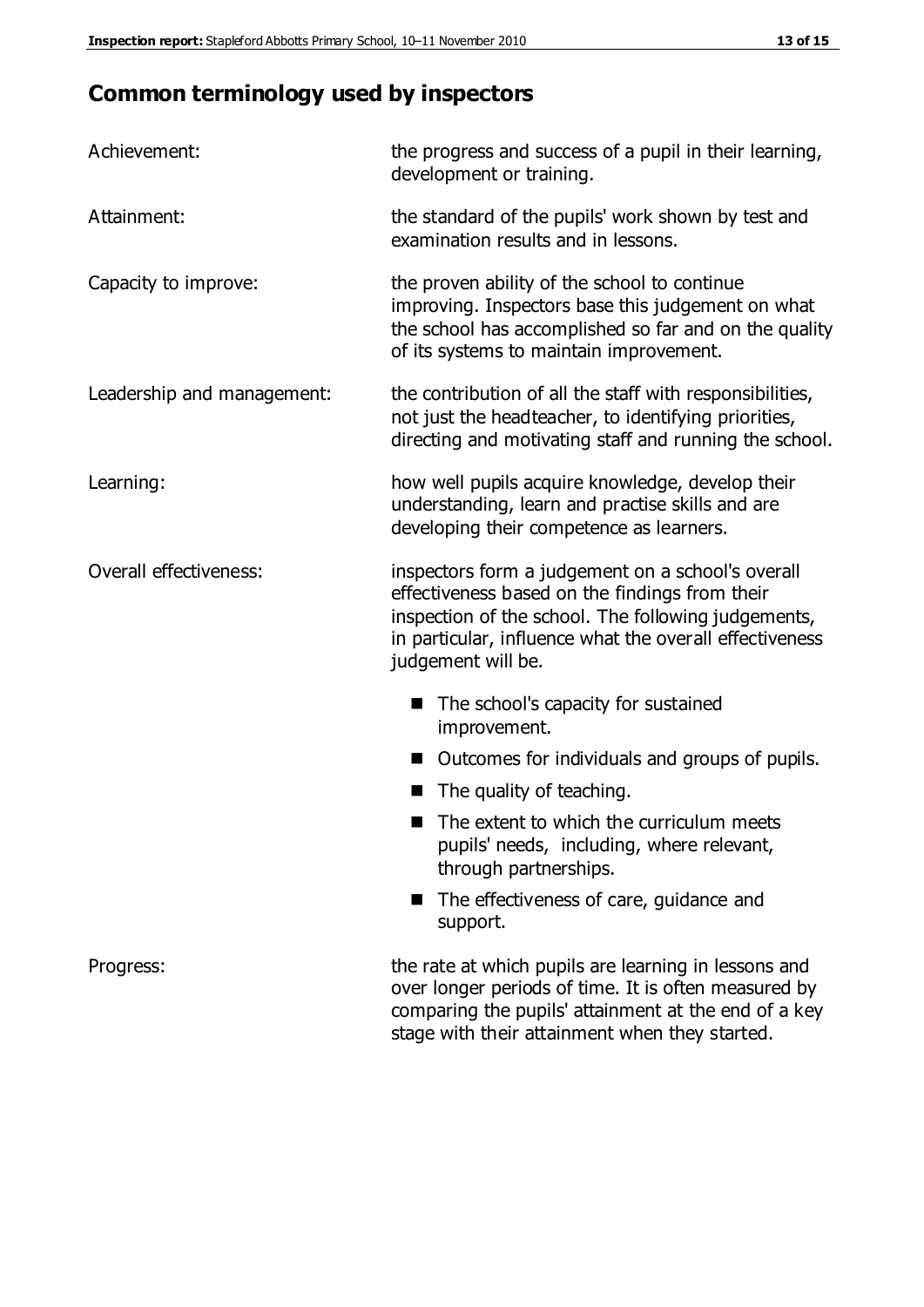#### **This letter is provided for the school, parents and carers to share with their children. It describes Ofsted's main findings from the inspection of their school.**

12 November 2010

#### Dear Pupils

#### **Inspection of Stapleford Abbotts Primary School, Romford, RM4 1EJ**

Thank you for making us so welcome when we came to visit your school. We found it gives you a satisfactory education, and ensures that most of you achieve average standards by the time you leave. It was good to see that the building work in the school has given you a new hall and an extra new classroom.

You told us the school is a very safe place to be and we were pleased to see how well behaved you are and how you work well together in lessons. Many of you said that you made friends very quickly and the way you treat each other with respect is good. You also have a good commitment to healthy eating. Many of you are involved in different sports and other activities after school.

Many of your parents and carers told us how much you like school so we were a little surprised that the school has struggled to achieve a good attendance rate. You clearly get on with your teachers and they plan different activities that make your learning interesting. Many of you also get valuable extra help from learning support staff. We could see in your books that your teachers give you learning targets and we have asked the school to make it clearer to you how those learning targets help you improve your National Curriculum levels. The school is keen for you to know more about the wider world. To help in this we have asked them to develop wider links including those with other schools in Britain and possibly abroad.

The headteacher, the governing body and all the staff are working to further improve your school and we have asked the school to enable more staff take a lead in school improvement. You can all help the school and your own progress by attending regularly and taking an active part in lessons.

Yours sincerely

Graham Preston Lead inspector